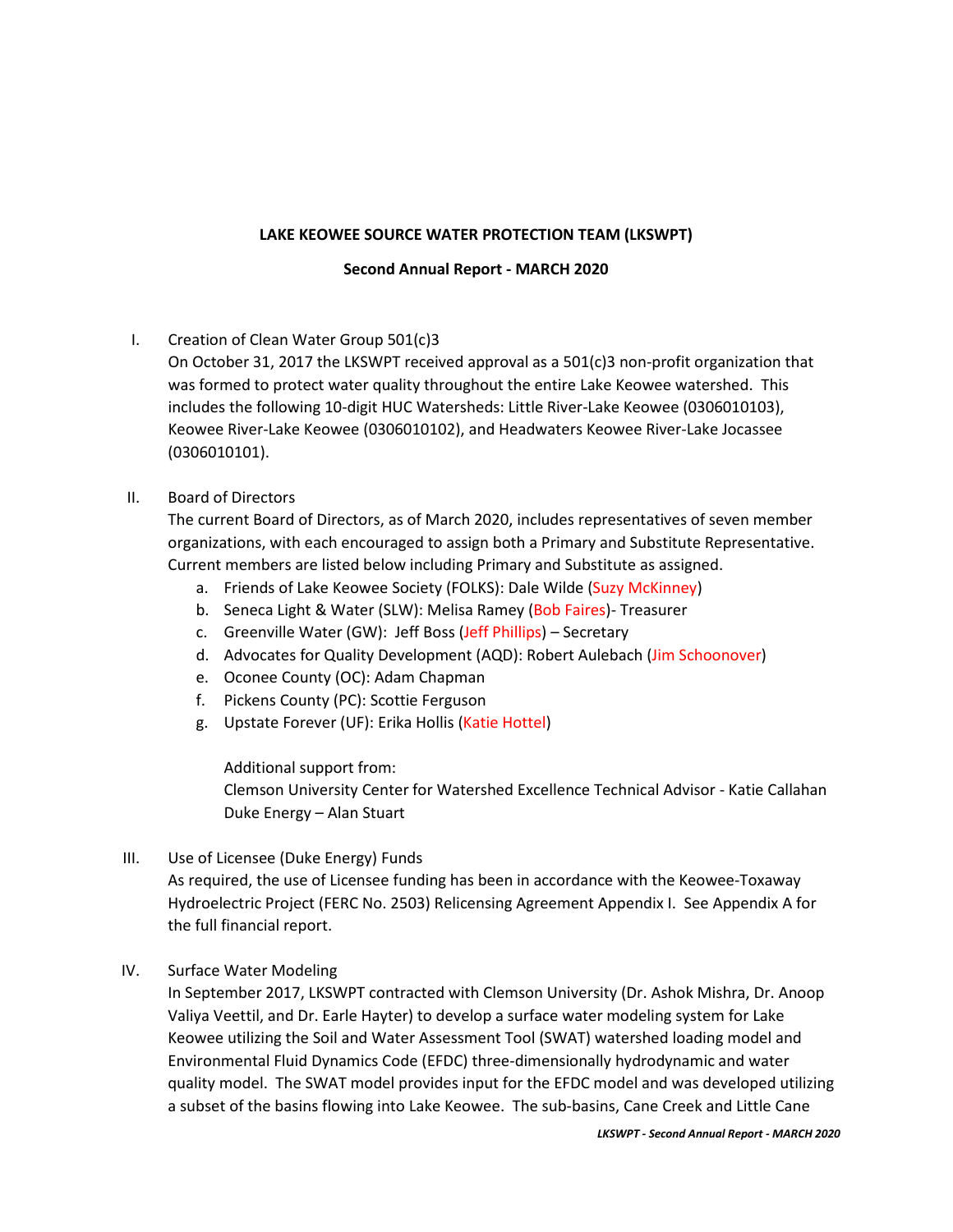Creek, were selected based on the data intensity for the streams. The EFDC is a public domain model of the entire lake that can simultaneously simulate the hydrodynamics of a water body, along with water quality, and the transport of heat (temperature), sediment, and toxic chemicals. This model will account for the discharge from Lake Keowee into Lake Hartwell and the boundary conditions that feed into the lake model including the discharge of flows from Lakes Jocassee and Keowee. The objective of the project was to investigate the potential influence of septic tank loading to Lake Keowee.

This was the initial phase to set up the model and perform some preliminary modeling to check the calibration and sensitivity, but not to necessarily run the model to produce the recommendations for priority areas. More work will need to be engaged in the future. The final report from Clemson was received April 2019. See Appendix B for the Final Report.

## V. Watershed Plans

a. Cane and Little Cane Creek – FOLKS used SCDHEC 319(h) funding to hire Clemson University's Center for Watershed Excellence to create a plan for reducing bacteria within the Cane and Little Cane Creek watersheds. These basins are entirely within Oconee County, have experienced significant land use change since 2005 – including loss of forested area, and have the most septic tanks of any subbasins. The plan is available online at:

[https://scdhec.gov/sites/default/files/docs/HomeAndEnvironment/Docs/Watershed/Ap](https://scdhec.gov/sites/default/files/docs/HomeAndEnvironment/Docs/Watershed/Approved_Funded_Watershed_Based_Plans/Cane_and_Little_Cane_Creek_WBP_2018.pdf) [proved\\_Funded\\_Watershed\\_Based\\_Plans/Cane\\_and\\_Little\\_Cane\\_Creek\\_WBP\\_2018.pdf](https://scdhec.gov/sites/default/files/docs/HomeAndEnvironment/Docs/Watershed/Approved_Funded_Watershed_Based_Plans/Cane_and_Little_Cane_Creek_WBP_2018.pdf)

b. Little River and Keowee River- Lake Keowee Watersheds

In March 2019, the LKSWPT was awarded SCDHEC Grant funding through Drinking Water Sate Revolving Fund for the creation of a comprehensive, actionable Watershed Based Plan (WBP) for these watersheds, which collectively encompass the majority of the area draining to Lake Keowee. The WBP will include prioritization of specific parcels that would provide the most significant benefits from various Best Management Practices (BMPs), including land protection, wetland and stream enhancement, septic repair, and agricultural Best Management Practices (BMPs). The original completion of this plan was anticipated by March 2020, however due to a delay in the acquisitions of some of the data and extension was granted by SCDHEC. The draft plan should be completed and submitted to SCDHEC for review on or about April 17, 2020, and the final documents submitted by May 17, 2020.

VI. Strategic Planning

The team hired consultant Barry Nocks to facilitator the development of a five-year plan. See Appendix C for the Plan details.

## VII. Branding

In August 2019, the team retained the services of the South Carolina National Heritage Corridor for logo/branding services for the LKSWPT. "Our Water. Our Future. Our Responsibility" was the branding option chosen along with the accompanying logo.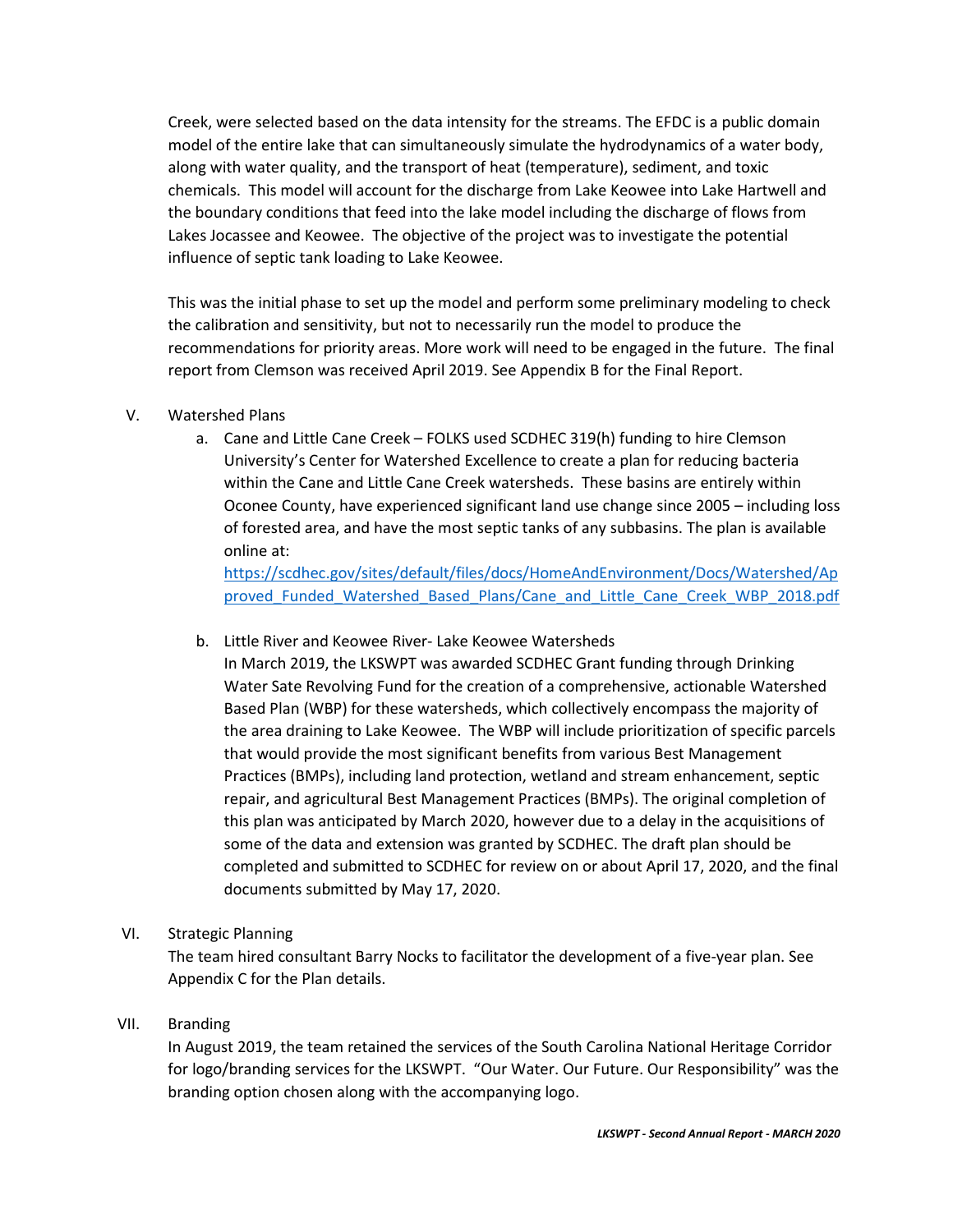# VIII. Website development

The domain name: [www.lakekeoweewatershed.org](http://www.lakekeoweewatershed.org/) was purchased and in the beginning stages of development. The team will initially start with a small self-design using the [www.wix.com](http://www.wix.com/) portal. The layout has begun and is currently in the development stages.

- IX. Community Outreach
	- Community Public Meeting a public meeting was held October 24, 2019 with the following objectives: introduce the LKSWT members, familiarized the public with the Watershed Based Planning, educate and engage the public, gather public feedback and capture their knowledge of areas of interest in the watershed. See Appendix D for the announcement of the Public Meeting
	- Watershed Based Plan Stakeholders Meeting A Stakeholders meeting was held December 11, 2019 to discuss the watershed plan and protecting the Lake Keowee watersheds. A partial list of the Stakeholder invited included: SCDHEC, SC Forestry Commission, Oconee Joint Regional Sewer Authority, Powdersville Water, SC Department of Natural Resources, Pickens County Water Authority, Pickens Regional Joint Water Supply, City of Walhalla, Friends of Jocassee and USDA NRCS. See Appendix D for the announcement of the Watershed Based Plan Stakeholders Meeting.
	- Public Opinion Survey An online survey was created to engage the public and provide the opportunity for them to share their knowledge and concerns. We received over 300 responses and the results were used for information in the Watershed Plan. See Appendix E.
	- A full color, quarter page, five day advertisement was ran in The Journal Newspaper announcing the Watershed Based Plan Public meeting. A link was included for the Public Opinion survey.

# X. Find and Fix Septic Program

We are in the preliminary stages of a program to reach out to homeowners identified in the priority areas in the Cane and Little Cane Creek watershed base plan. A Request for Proposal has been sent to the list of SCDHEC Approved Septic Contractors in Pickens and Oconee Counties and letters have been a mailed to the homeowners. The LKSWPT has submitted a preapplication for SCDHEC 319(h) funding for the implementation of the Phase I and 2 Septic Maintenance and Replacement Program to supplement funding this project. If selected to submit a full application the deadline for this grant proposal is expected to be May 22, 2020.

## XI. Implementation Grant

The Lake Keowee Source Water Protection Team (LKSWPT) is has applied for implementation funds for Phases 1-2 of the Septic System Maintenance and Replacement Program from the Cane Creek and Little Cane Creek Watershed Management Plan to address bacteria pollution. The Cane Creek/Little Cane Creek watershed is the largest and most urbanized watershed that